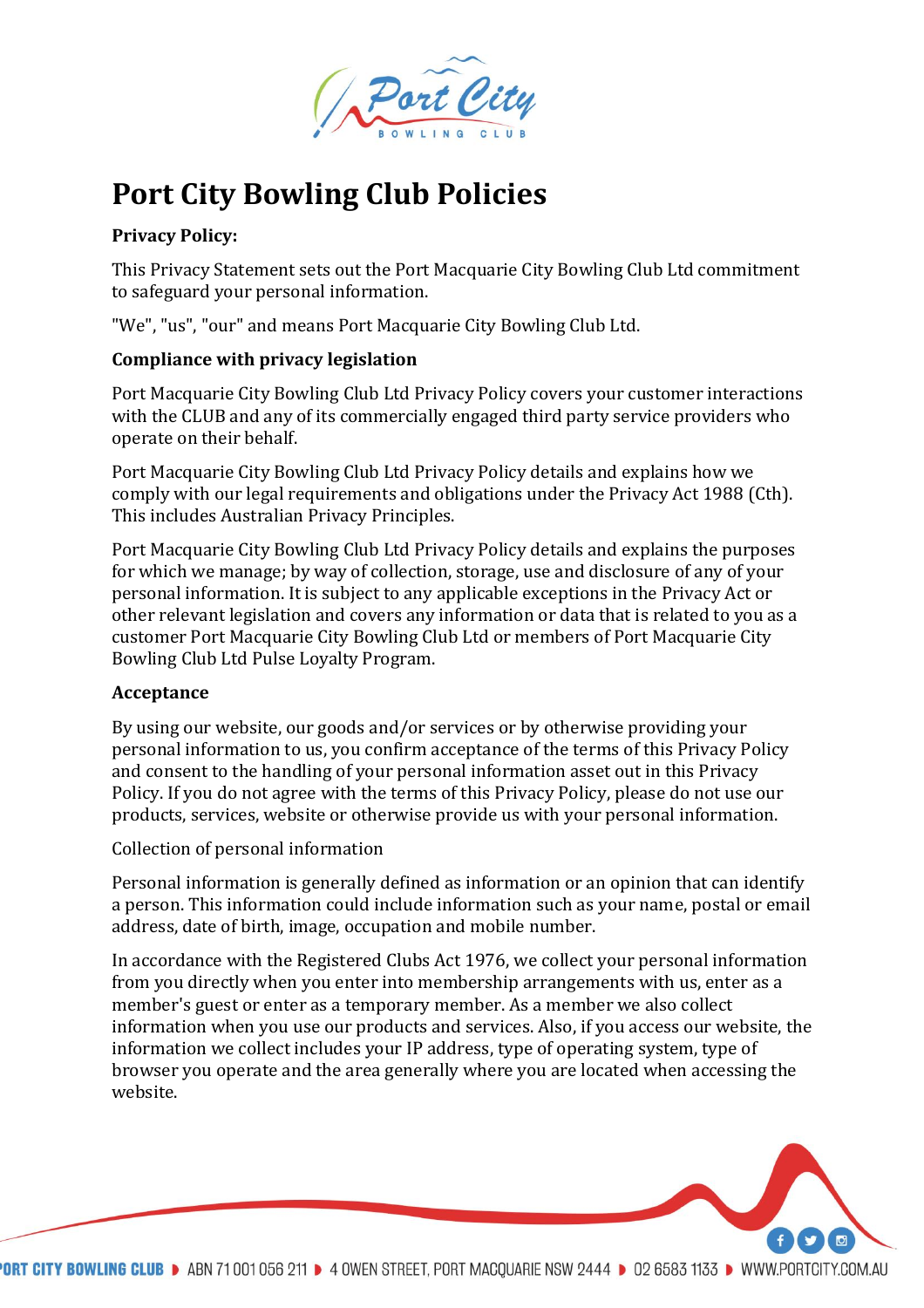

We also have obligations to collect personal information under anti-money laundering and counter terrorism financing legislation.

## **Use of personal information**

The general purposes for which we may collect and hold your personal information (and share that information with related companies) are:

- to identify you;
- to provide you with the product or service that you have requested and any benefits you may subsequently become entitled to in relation to that product or service;
- to manage and administer a product or service to you on an ongoing basis;
- to protect your use of the product or service, and our ability to provide that product or service;
- if you are an agent who is entering into an arrangement to provide products and services on our behalf, to obtain a credit report from a credit reporting agency to assess an application for commercial credit; and
- to comply with any obligations that we may have under laws that apply to our business, such as preparing player activity statements and monitoring the responsible provision of gambling services in our clubs, including the exclusion of patrons from our clubs.

We may also use the information we collect about you, including your use of our products and services, to keep you informed about our products and services where they are relevant to your continued use of those products and services or your preferences.

Information about the way and frequency with which you use our products and services may also be used by us for the purposes of quality control and to develop and improve the products and services that we are able to offer to you.

# **Disclosure of personal information**

We may disclose your personal information where we are required or authorised to do so by or under law or where the disclosure is reasonably necessary to enforce the law. This may occur under the laws that apply to our business, for example, where a regulatory authority requests information from us. This includes obligations that we have under anti-money laundering and counter terrorism financing legislation and in connection with our obligations relating to the responsible provision of gambling services.

In addition, there are circumstances in which we may disclose your personal information to another organisation for particular purposes that are important to help us to operate our business. These circumstances are described in detail below.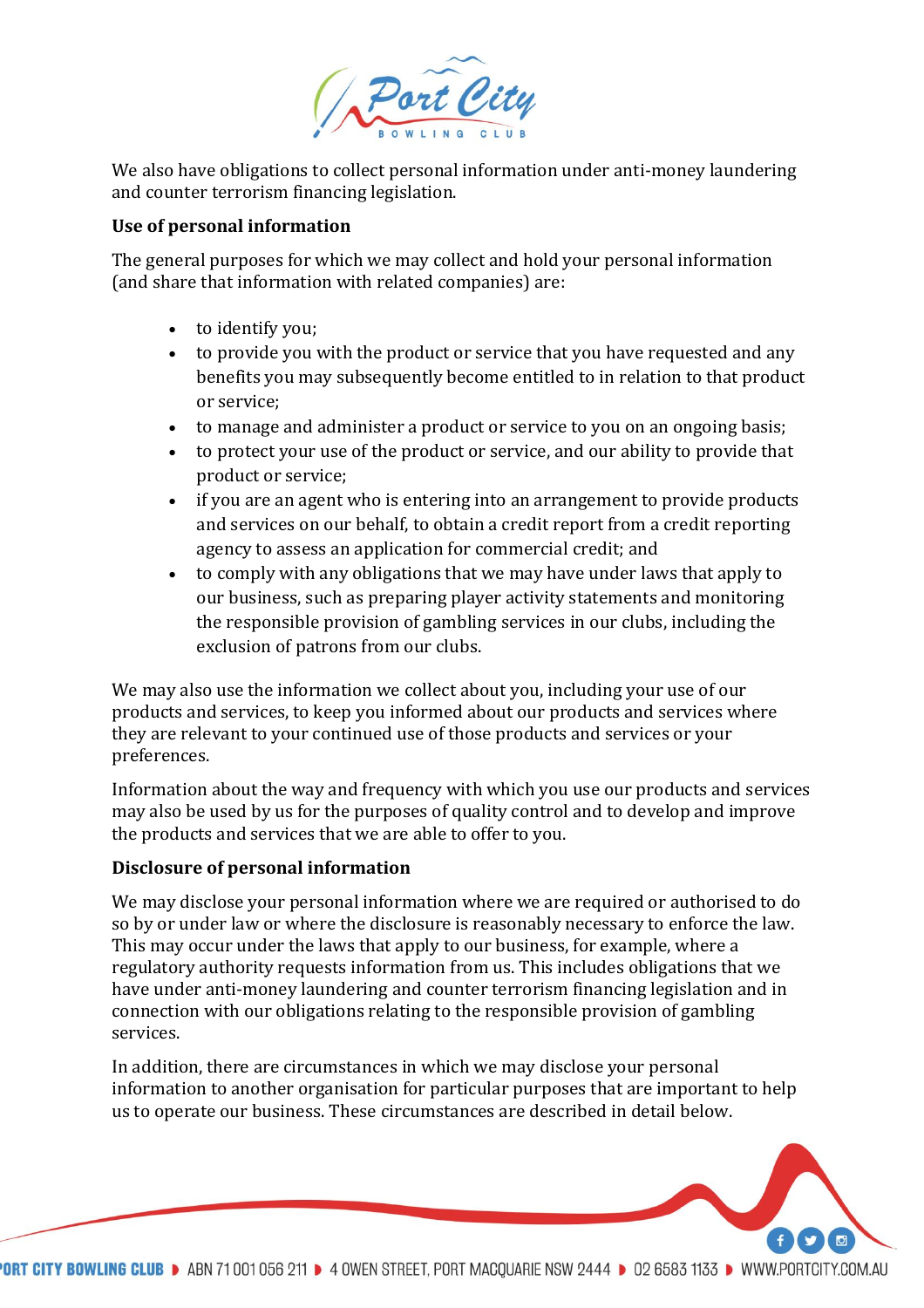

It is not our intention to disclose any personal information outside of Australia.

### **Sharing information with other organisations**

We will not sell your personal information to other organisations outside the Port Macquarie City Bowling Club Ltd.

We will only give another organisation access to your personal information when the other organisation is providing services to us that help us to operate our business or to provide a service to you.

We require these organisations to agree to our Privacy Statement, meet strict conditions on the use of personal information, and to comply with the Australian Privacy Principles in the use, storage and disclosure of your personal information.

Such organisations are those that assist us:

- to provide, manage or administer the products and services that we offer. This includes service providers (such as mail house providers, printers and advertising agencies), postal services, call centres, customer research agencies and our advisers;
- to maintain, review, and develop our business systems, procedures and infrastructure, including testing or upgrading our computer software;
- with reviews of our business operations and structure;
- with developing and planning new products and services.

We may also share your personal information with an organisation where we have obtained your consent.

#### **Marketing**

We may also collect and use your personal information so that we can promote and market our products and services, promotions and upcoming events to you (including by way of direct mail, email, telemarketing, SMS and MMS messages). Including without limitation entertainment, food and beverage, prize draws, gaming, wagering and the club's loyalty program.

We will only send you this information if such information is related to the purpose for which we originally collected your personal information.

Receiving marketing information from the Port Macquarie City Bowling Club is completely your choice. You may request not to receive marketing information, please contact us at any time to let us know that you no longer want to receive this information.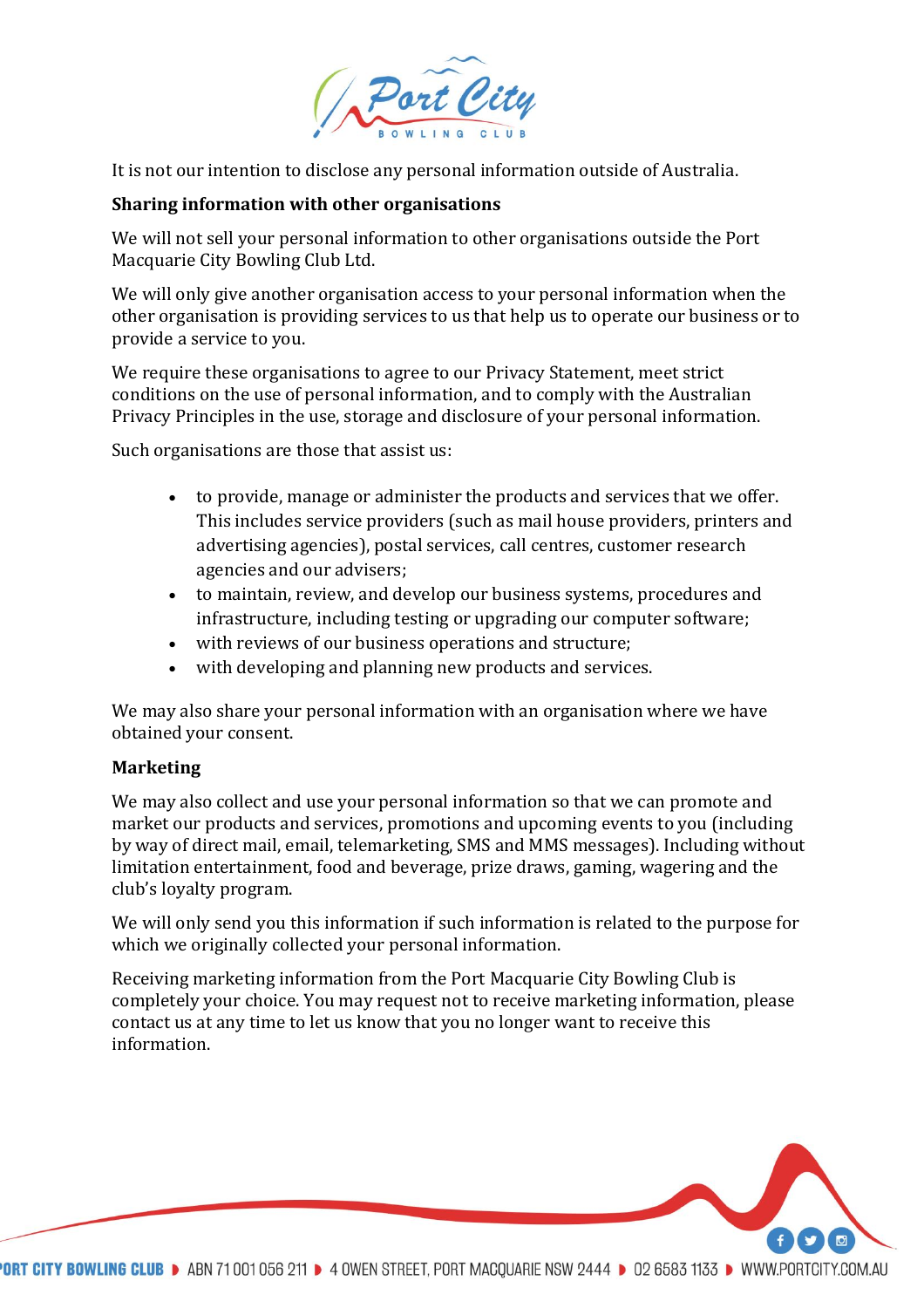

#### **Surveillance of venues**

We take care to ensure that any personal information you give us on the internet through our websites is protected and secure. We use cookies to protect and ensure the security of information that you give to us on our web sites. You should keep any passwords or access codes that you have confidential. They are used to control your access to our products and services and are important in helping us to maintain the security of your personal information and the integrity of our internet services.

We provide links to other websites. These linked websites are not under our control. We are not responsible for the conduct of organisations linked to our website. We suggest that you review the privacy policies of any linked sites that you may access from our website before disclosing your personal information on them.

### **Security of personal information**

We will take reasonable steps to protect your personal information and ensure it is accurate and up-to-date. Your personal information is held on secure servers or in storage located in controlled environments. Our employees and service providers are required to maintain the confidentiality of any personal information held by us.

### **Access to and changing your personal information**

You are welcome to ask for access to personal information that we hold about you. To do so, please attend the club and complete a request for information form, including your full name, address, account or membership number (if relevant), and signature. If you are unable to attend our properties to make a request, you can obtain a copy of the request for information form from the club website and send the completed form (along with a certified copy of your photo identification) to us using the details below. If you believe the personal information we hold on you is incorrect, please advise us in writing by sending your letter or email to the Chief Executive Officer using the details below and informing us of the correct information we will take reasonable steps to correct our records appropriately and within a reasonable time frame, except where the Privacy Act prohibits it or if there is an exception under law here we may refuse your correction request.

### **Notifiable Data Breaches:**

If a member believes that there has been unauthorised access to, unauthorised disclosure of, or loss of, personal information that is held by the club the member should notify the CEO immediately.

If the club becomes aware or is notified of a data breach the club will:

• carry out a reasonable and expeditious assessment of whether there are reasonable grounds that the relevant circumstances amount to an eligible data breach of the entity and